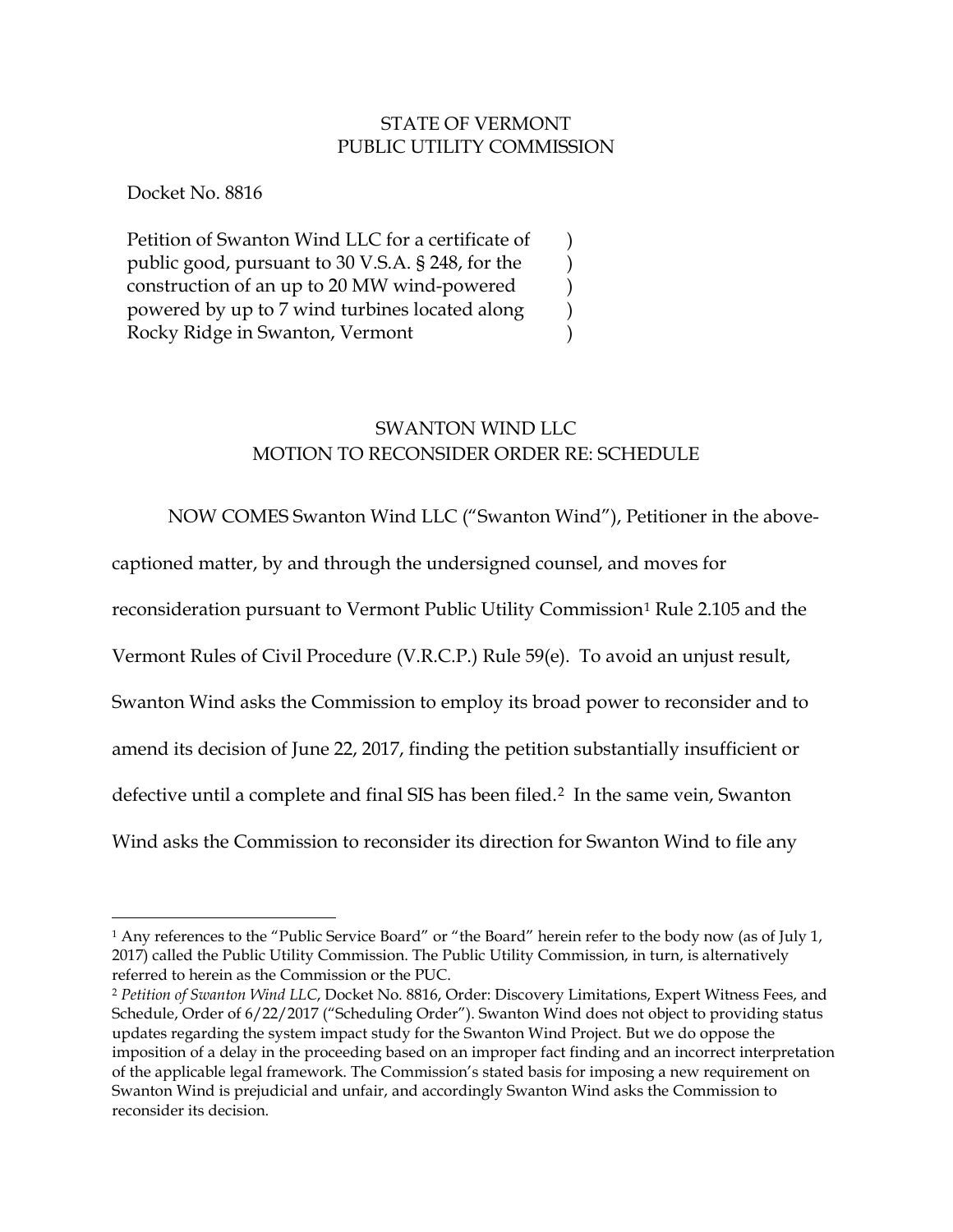supplement to the petition that Swanton Wind deems necessary by the same date that a final SIS is filed. In support of this motion, Swanton Wind offers the following memorandum of law.

#### MEMORANDUM OF LAW

#### Procedural History

Swanton Wind LLC filed its petition for a Certificate of Public Good for the construction of a wind-powered electric generation plant on September 9, 2016. On October 24, 2017, the Commission convened a pre-hearing conference per 30 V.S.A. §§ 10 and 248. On November 10, 2016, the Commission issued the first scheduling order in this matter, opting for a "workshop" that would not be held until early 2017.

On December 30, intervenors Dustin and Christine Lang filed with the Public Utility Commission a motion to dismiss the petition in this proceeding, or in the alternative to deem the petition incomplete (the "Lang Motion"). While the motion was pending, the case proceeded: Swanton Wind participated in the PUC-ordered workshop on February 9, and on February 16 was served with a first round of discovery requests from the existing parties.3 On March 2, 2017, in a separate pending docket numbered 8571, the Commission dismissed Swanton Wind's petition for approval of a Rule 4.100 power purchase agreement (which was filed under a version of the rule that was subsequently modified), without prejudice to Swanton Wind's rights to proceed

<sup>3</sup> *See* Docket No. 8816, Second Procedural Order Re: Rescheduled Workshop and Schedule, Order of 1/20/2017 at 3.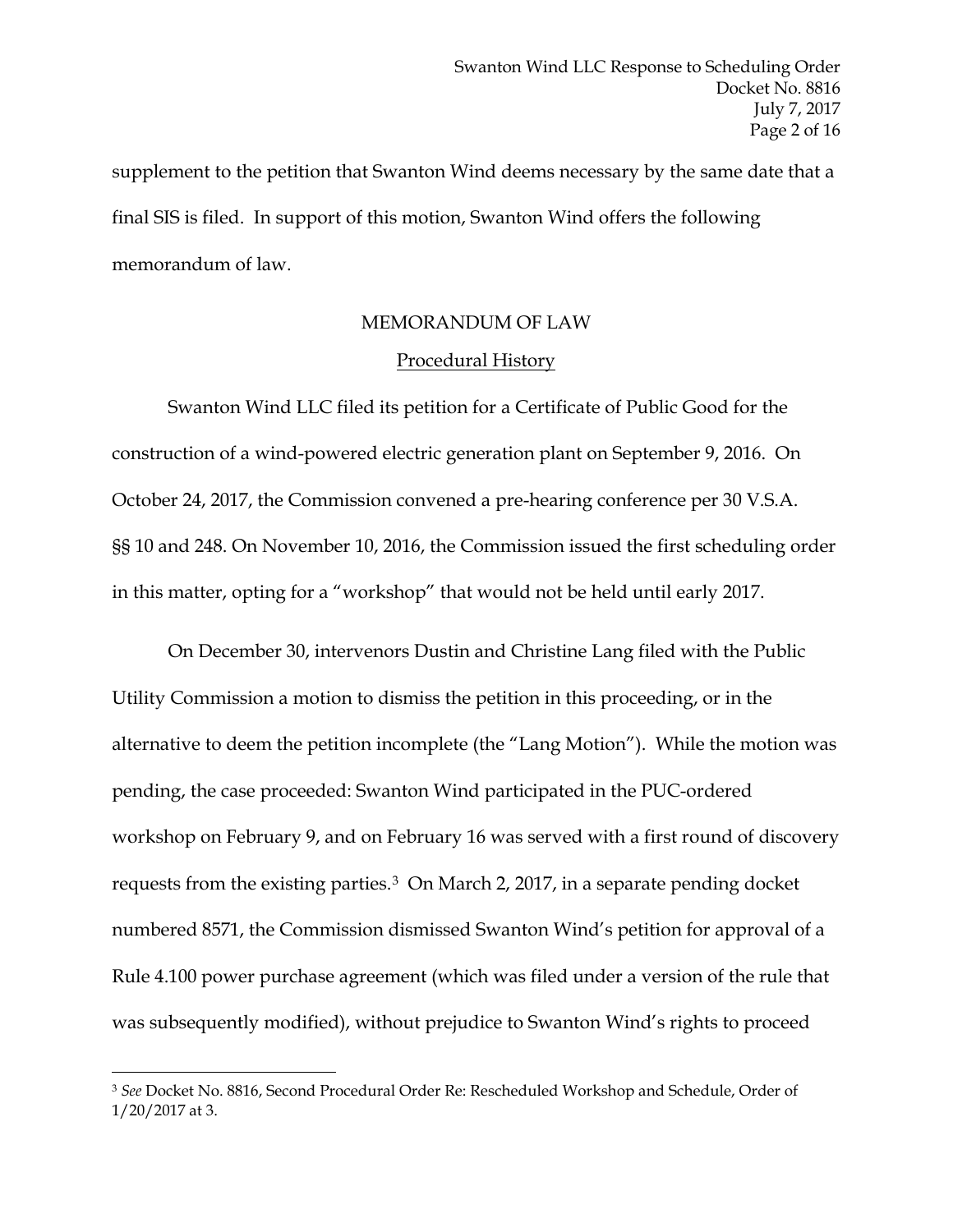under the current iteration of Board Rule 4.100 to sell the output from the Project.4 On the same date, the Commission denied the Lang Motion in the instant docket, declining to deem the Section 248 petition incomplete.5 Subsequently, the Commission granted motions to intervene by an additional four (4) entities, including Green Mountain Power (GMP)<sup>6</sup> and fifty-four (54) private individuals.<sup>7</sup> Swanton Wind has now responded to approximately 1,000 first-round discovery requests from the nonpetitioner parties, and has participated in numerous scheduling discussions with the parties. In the course of these scheduling discussions, Swanton Wind and the Department conferred about the possibility of Swanton Wind making a supplemental filing to provide updates with respect to the project (e.g. identifying a turbine model, if one is selected before a final order issues in this docket). But as it quickly became clear that this possibility was creating more confusion than value, Swanton Wind opted not to supplement its petition, which was complete upon filing.<sup>8</sup> Swanton Wind and multiple other parties participated in a May 24, 2017 status conference held by the Commission, which set June 2, 2017 as the date for the parties to propose a new schedule for the proceeding. In the Department of Public Service's June 2<sup>nd</sup> submission, it pointed to the Board's Docket No. 8571 (Swanton Wind power purchase agreement

<sup>4</sup> Docket No. 8571, Order re Motion to Dismiss, Order of 3/2/2017 at 17.

<sup>5</sup> Docket No. 8816, Order of 3/2/2017.

<sup>6</sup> GMP filed a motion to intervene on February 16, 2016.

<sup>7</sup> *See* Docket No. 8816, Order Re Interventions, Order of 4/6/2017.

<sup>8</sup> *See* Petitioner's Letter to Judith C. Whitney of May 24, 2017 at 1; *see also* Tr. 5/24/2017 at 9.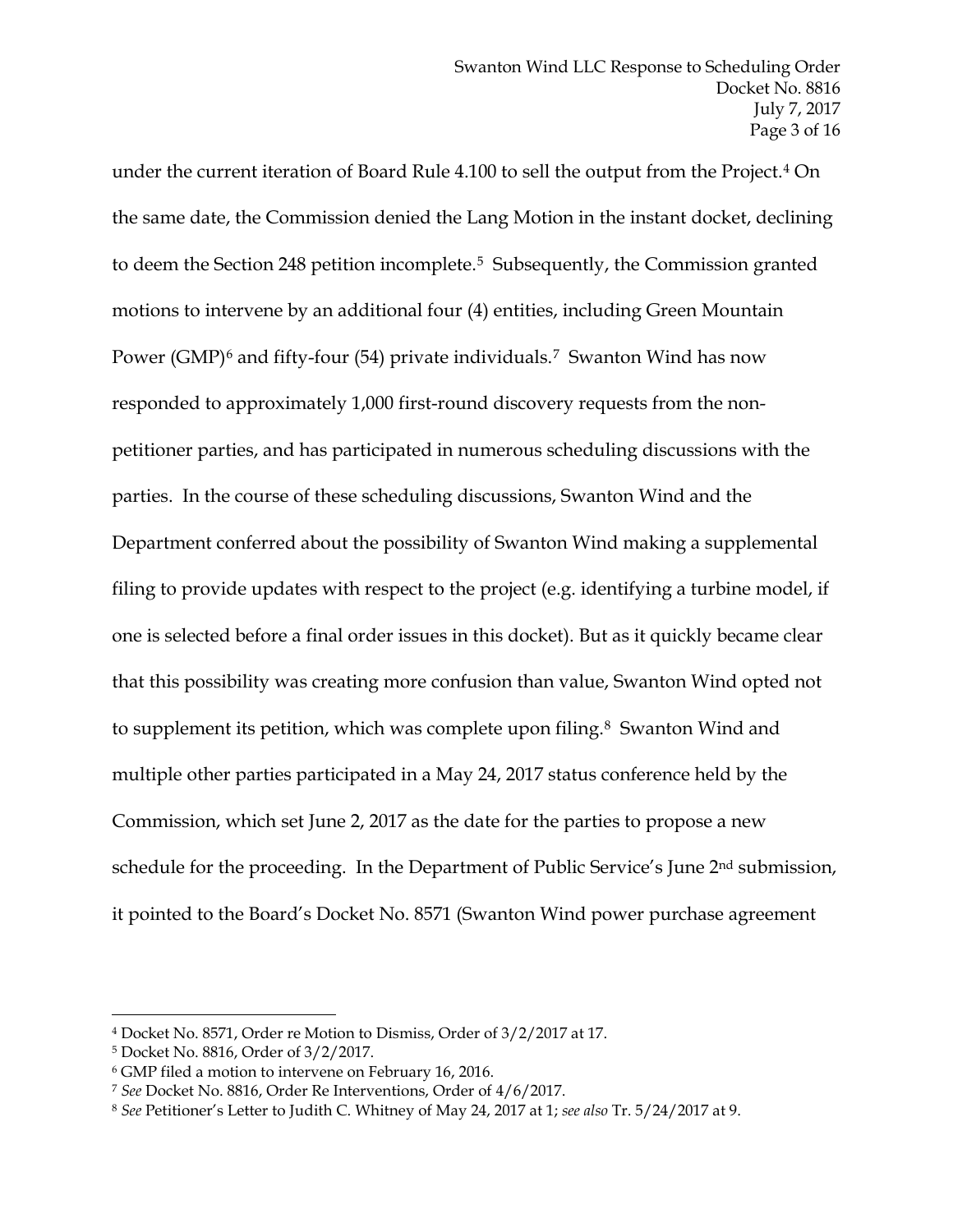petition) dismissal without prejudice,<sup>9</sup> issued a full three months earlier, to support its argument that the Section 248 petition Swanton Wind filed some nine months ago in the instant docket is "substantially defective and insufficient" because it allegedly "does not contain the information necessary for the Board to make the positive findings" with respect to the  $$248(b)(2)$  "need," (b)(3) "system stability and reliability," and (b)(10) "can be served economically by existing or planned transmission facilities without undue adverse effect on Vermont utilities or customers" criteria.10 Accordingly, the Department recommended that the Commission adopt a limited schedule with a deadline for Swanton Wind to supplement its petition.<sup>11</sup>

In its Scheduling Order dated June 22, 2017, the Commission adopted a modified version of the Department's June 2nd proposal, declining to establish a schedule for the remainder of this proceeding until Swanton Wind "supplements its case, at a minimum, by filing a complete and final System Impact Study 'SIS' along with any related prefiled testimony and exhibits."12 The Commission reasoned that the "unique circumstances of this case" compel it to conclude that the complete and final SIS "must be part of the evidentiary record prior to technical hearings" in order for it to make affirmative findings under 248(b)(3) (system stability and reliability) or (10) (existing or planned

<sup>&</sup>lt;sup>9</sup> *See* fn. 3, *supra*.<br><sup>10</sup> *See* Proposed Schedule and Supporting Memorandum or the Vermont Department of Public Service, dated June 2, 2017 at 3, 6. 11 *Id.* at 1, 6-7.

<sup>12</sup> Scheduling Order at 3,5. The Commission also addressed Swanton Wind's motion for discovery limitations. Swanton Wind is not asking the Commission to reconsider its decisions with respect to those proposed limitations.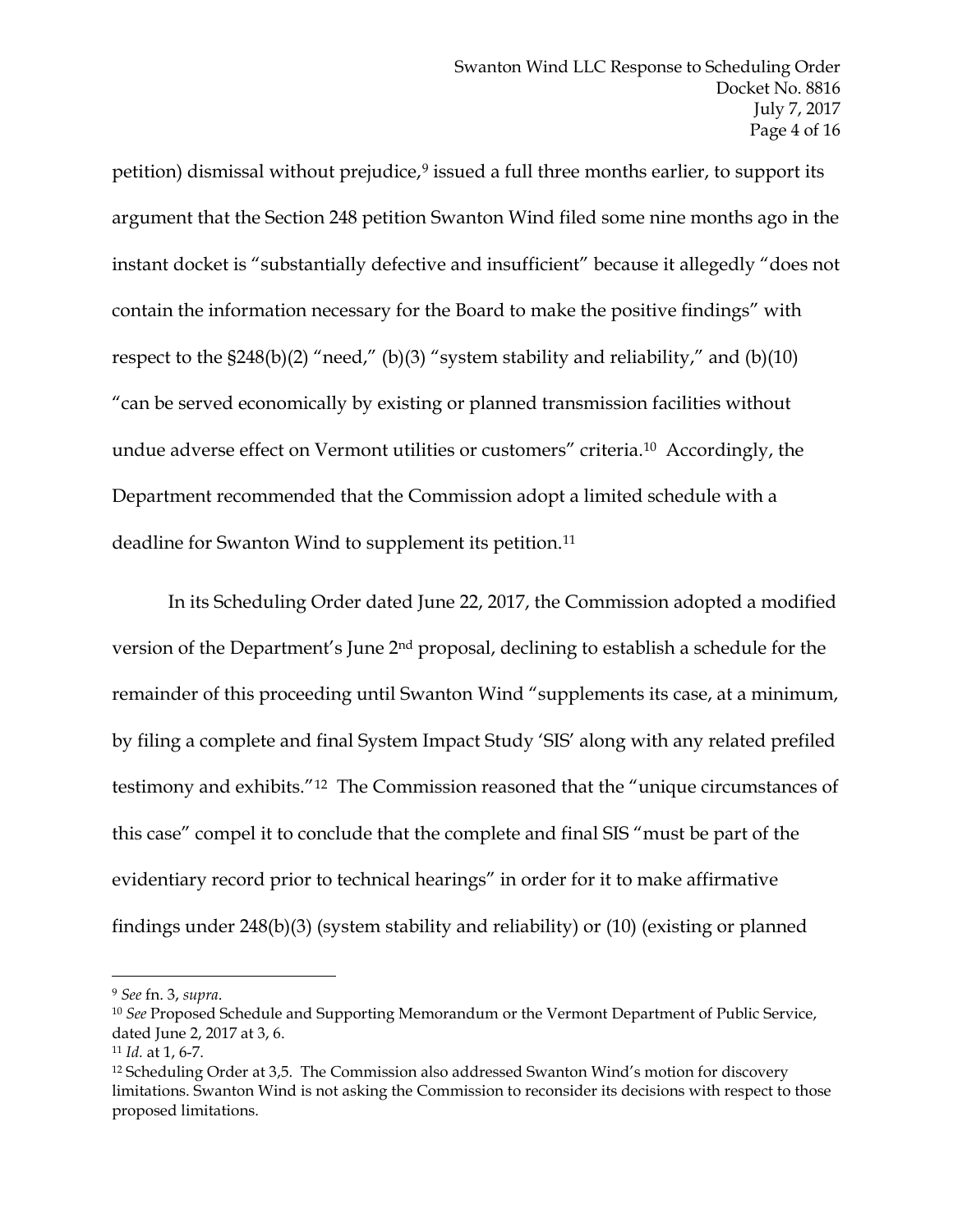transmission facilities).13 Accordingly, pursuant to the Scheduling Order, and citing PUC Rule 2.208 (Defective Filings), the Commission directed Swanton Wind to file a complete and final SIS "within a reasonable time," and to file monthly status reports on the SIS and its expected completion and filing dates, starting July 6.14 The Commission also observed that the Department had "raised significant questions on the sufficiency of Swanton Wind's testimony on need" under § 248(b)(3) given the Board's dismissal of the Docket No. 8571 petition, and directed Swanton Wind to file any supplement on need (or any other criteria) that Swanton Wind deems necessary by no later than the time it files a complete and final SIS, or else file a certification that it will not be supplementing its case thereon.<sup>15</sup>

#### **Standard**

Pursuant to Rule 59(e) of the Vermont Rules of Civil Procedure, which are applicable in Commission proceedings pursuant to Commission Rule 2.105, courts have "broad power to alter or amend a judgment." <sup>16</sup> In reviewing a Rule 59 $(e)$  motion, "the court may reconsider issues previously before it, and generally may examine the correctness of the judgment."17 The purpose of Rule 59(e) is to avoid an unjust result

<sup>13</sup> *Id.* at 6.

<sup>14</sup> *Id.* at 6.

<sup>15</sup> *Id.* at 6-7.

<sup>16</sup> *Petition of Rutland Renewable Energy, LLC*, Docket No. 8188, Order of 5/6/2016 at 4 (*citing* V.R.C.P. 59(e) Reporter's Notes). Rule 59(e) "codified the trial court's inherent power to open and correct, modify, or vacate its judgments." *In re SP Land Co.*, 2011 VT 104 (*citing Drumheller v. Drumheller*, 2009 VT 23, ¶ 28, 185 Vt. 417, 972 A.2d 176).

<sup>17</sup> *Id.* at 4 (*citing Drumheller v. Drumheller*, 185 Vt. 417, 432 (2009) (internal citation omitted).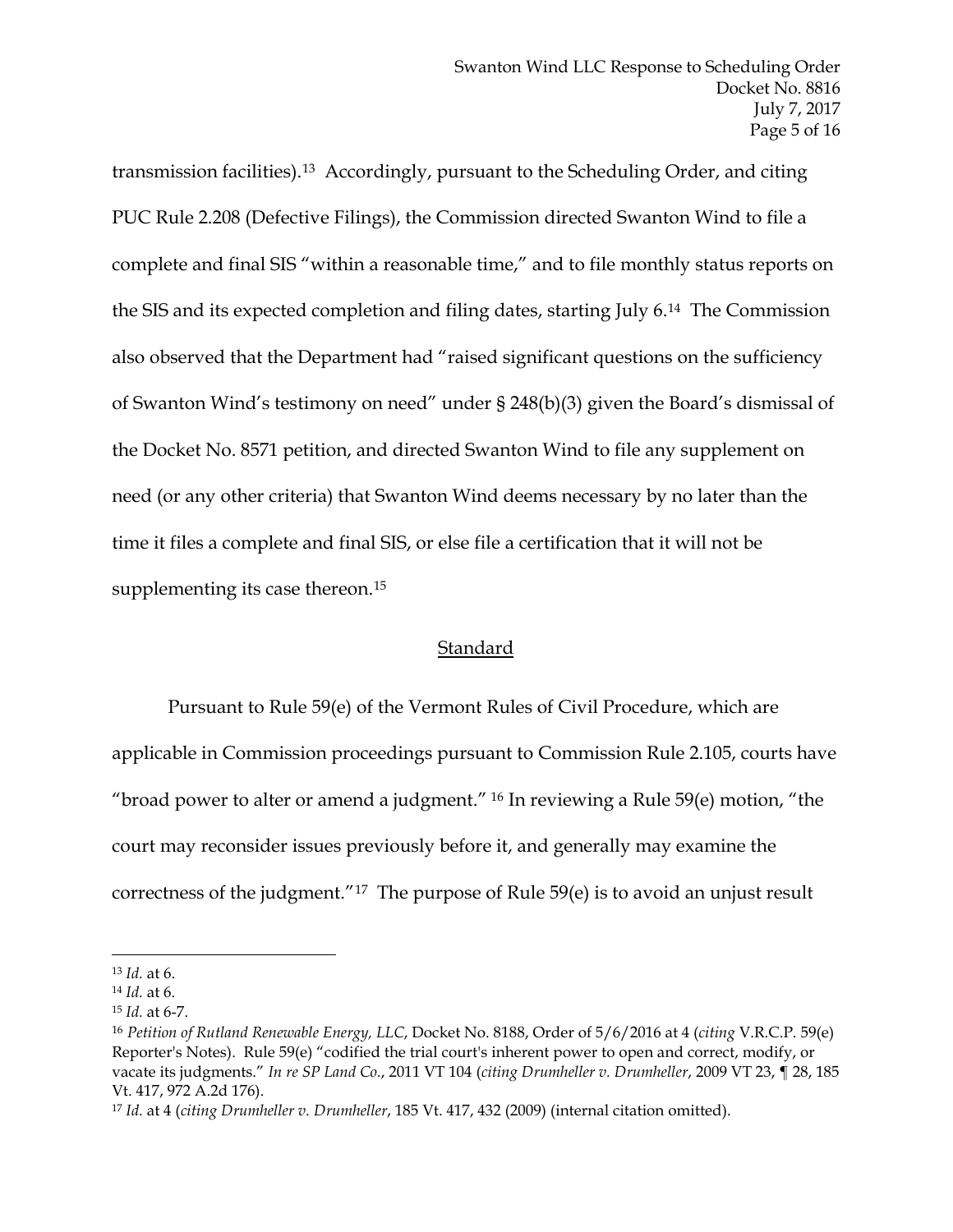due to inadvertence of the court.18 While Rule 59(e) is not a vehicle for introducing new evidence or arguments that could and should have been raised before an order issued, it is "well within" the Commission's discretion to re-consider questions of law intrinsic to an order, whether or not a given issue is asserted for the first time in a Rule 59(e) motion.19

# Basis for Reconsideration and Amendment

I. System Impact Study Requirement

To avoid an unjust result, Swanton Wind asks the Commission to employ its

broad power to reconsider and amend its decision to suspend the proceeding until a

complete and final SIS has been filed, for the reasons that follow.

# *1. The Commission's decision is not supported by the applicable PUC rules*

The Commission erred by relying on PUC Rule 2.208 and in not following PUC Rule 5.402(C)(4) in requiring Swanton Wind to file a complete and final SIS before the case may proceed. Rule 2.208 states:

Substantially defective or insufficient filings may be rejected by the Board, provided, that if it will not unreasonably delay any proceeding nor

<sup>18</sup> *Id.* (*citing Osborn v. Osborn*, 147 Vt. 432, 433 (1986)).

<sup>19</sup> *See e.g. In re SP Land Co.*, 2011 VT 104, ¶¶ 15-19, 190 Vt. 418, 35 A.3d 1007. Swanton Wind is not introducing new evidence or arguments that could and should have been introduced previously. While the Department recently raised the allegation of substantial defectiveness or insufficiency in its memorandum on scheduling, this memorandum was not filed as a motion and therefore the deadline for responding to motions did not apply. Moreover, the Commission did not set a deadline for other parties to respond to the Department. Swanton Wind is, however, asking the Commission to reconsider some questions of law intrinsic to its order (e.g. the soundness of the decision to require a complete and final SIS, contrary to its past orders and the plain language of PUC Rule 2.208.)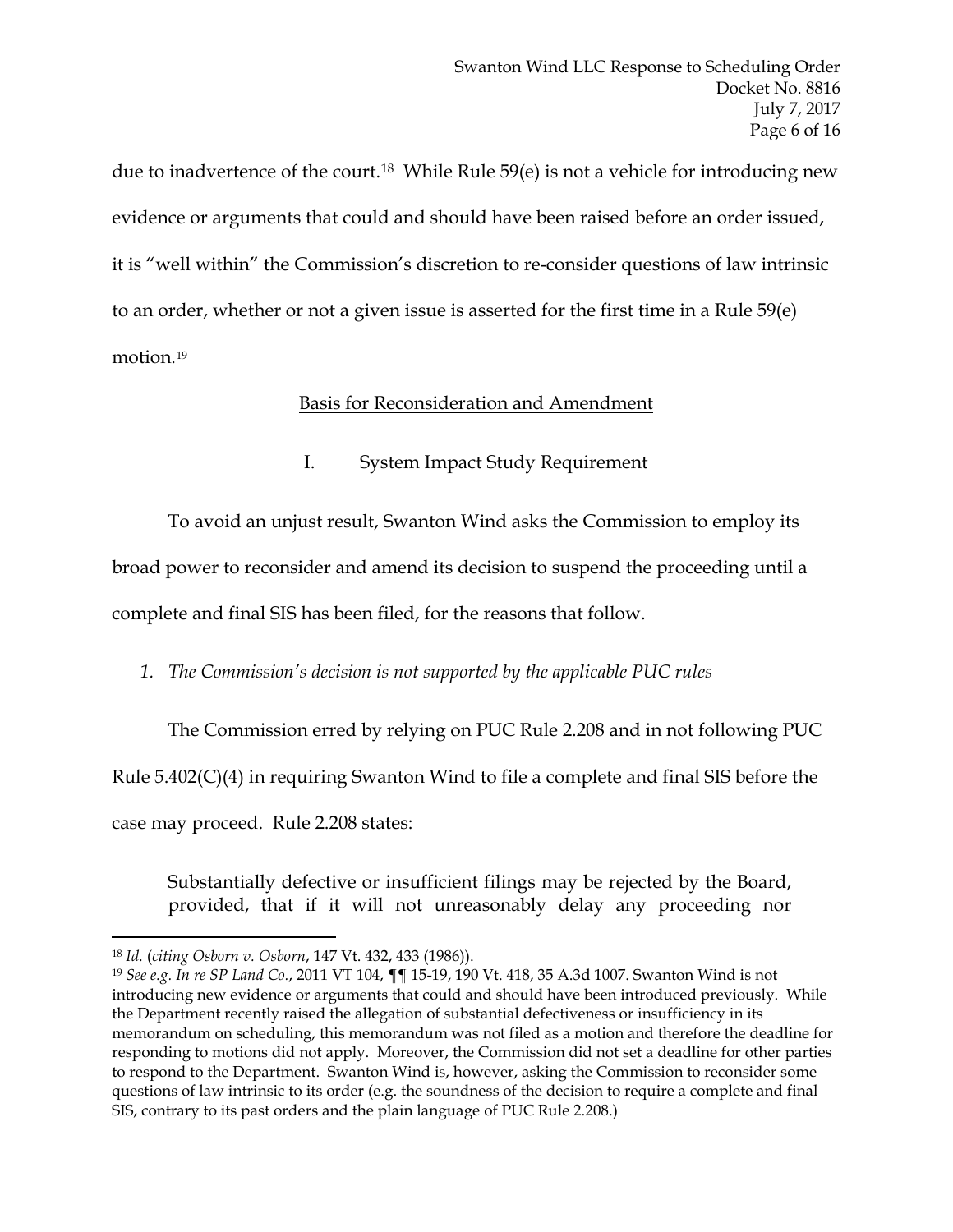unreasonably adversely affect the rights of any party, the Board shall allow a reasonable opportunity to a party to cure any defect or insufficiency. A filing which is found to be defective or insufficient shall not be deemed to have been cured until the date on which the last document is filed which removes the defect or makes the filing complete. A filing is substantially insufficient if, inter alia, it fails to include all material information required by statute or rule.

The plain language of PUC Rule 2.208 and the Commission's past orders make

clear that a filing is substantially defective or insufficient "if, inter alia, it fails to include

all material information required by statute or rule."20 And as the Commission has held

previously, in no uncertain terms, "[n]either Section 248 nor Board Rules require that a

final SIS must be filed prior to issuing a CPG."21 To the contrary, "Board precedent

involving solar, wind, and transmission projects shows that a CPG may be issued

subject to a post-approval review of a final SIS." 22

 $\overline{a}$ <sup>20</sup> *See e.g. Petition of Coolidge Solar I*, Docket No. 8586, Order Staying Proceedings, Order of 11/18/2015, 2015 WL 7587680 (Vt.P.S.B.) at 6 ("A filing is defective or insufficient 'if, inter alia, it fails to include all material information required by statute or rule.'").

<sup>21</sup> *Petition of Coolidge Solar I, LLC*, Order of 3/23/17 at 17. 22 *Petition of Coolidge Solar I, LLC*, Order of 3/23/17 at 17 (*citing Petition of GMPSolar – Williston, LLC*, Docket No. 8562, Order of 3/4/16 at 14 (approving a 4.69 MW solar electric generation facility is a CPG where petitioner GMPSolar filed an SIS after the close of evidence but before issuance of the final order; the CPG was conditional on Board approval of the SIS); *Petition of Champlain VT, LLC*, Docket No. 8400, Order of 1/5/16 at 100 (authorizing the installation and operation of a high voltage direct current underwater and underground electric transmission line with a capacity of 1,000 MW, a converter station, and other associated facilities subject to inter alia the condition that the petitioner file a final system impact study prior to construction); *WE 46 Precision Drive Farm*, CPG #NMP-5538, Order of 2/9/15 at 7 (authorizing a 500kW net-metered solar farm conditional on Petitioner's pre-construction filing of documentation from the interconnecting utility demonstrating the utility's concurrence that a system impact study is not necessary and that the project will not adversely affect system stability and reliability, and including a completed Fast Track review and explanation as to how any items that did not pass the Fast Track screening are to be resolved); *Joint Petition of Green Mountain Power Corp.*, Docket No. 7628, Order of 5/31/11 at 161-62 (authorizing construction of an up to a 63 MW wind electric generation facility and associated facilities on Lowell Mountain); *Petition of Chittenden Cty. Solar Partners, LLC*, Docket No. 7611, Order of 9/15/10 (authorizing the installation and operation of a 2.2 MW solar electric generation facility conditional on post-CPG approval of an SIS, with the caveat that the petitioner "may seek permission from the Board to commence construction activities prior to approval of the System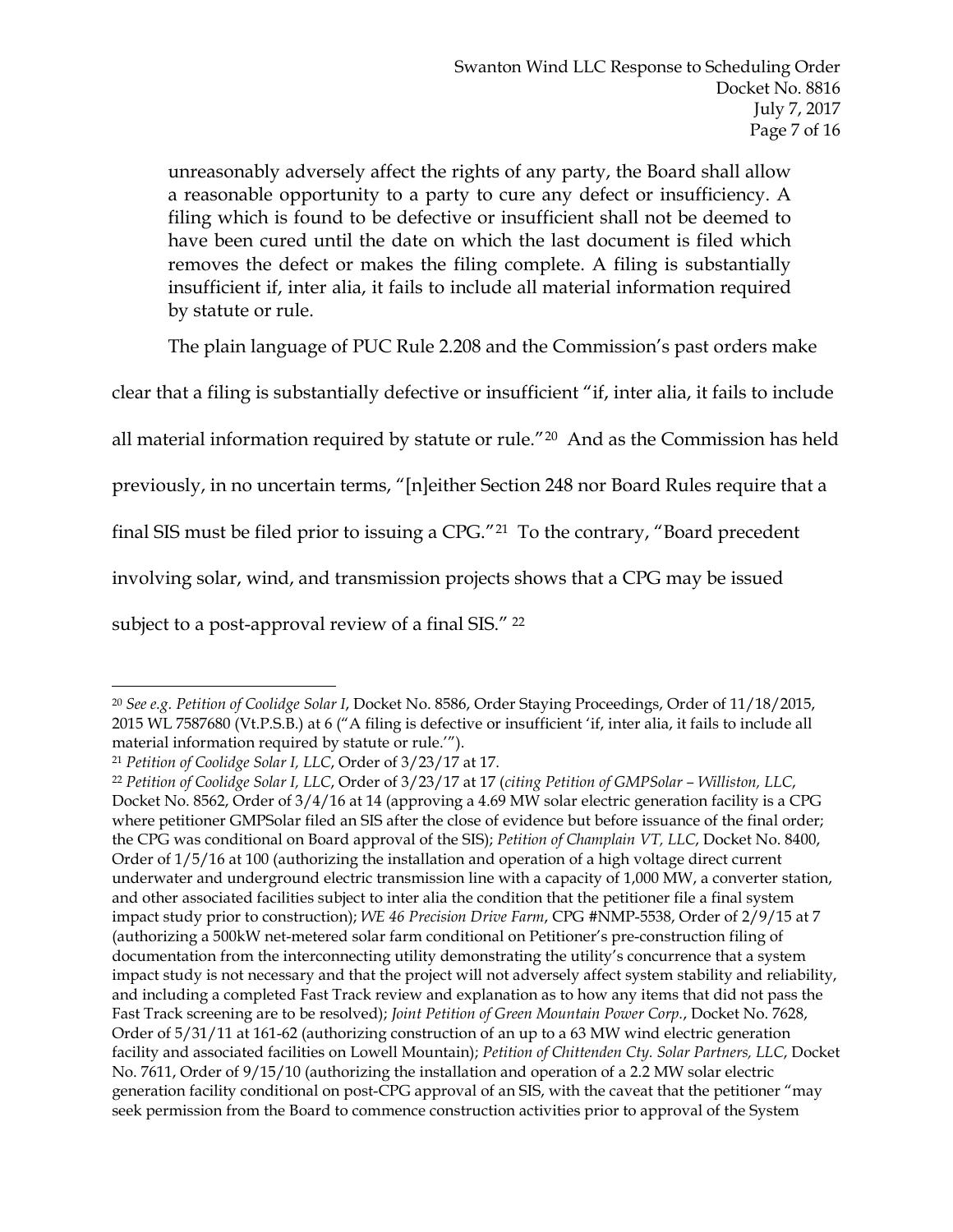While the Commission does need to make affirmative findings with respect to 30

V.S.A. § 248(b)(3) system stability and reliability prior to issuing a CPG, it does not need

to base these findings on pre-CPG review of a final system impact study. As the

Commission explained with respect to the Georgia Mountain Community Wind

(GMCW) Project:

 $\overline{a}$ 

We recognize that there are valid reasons for allowing the SIS to be conducted after a CPG has been issued for a project, and accordingly the Board allowed that in other wind generation cases. [A]s those other cases demonstrate, even without an SIS, a petitioner can still provide sufficient evidence to allow the Board to make positive findings on Sections 248(b)(3) and (10). GMCW cites the Board's review of proposed wind projects in Dockets 7156 and 7250; in both cases, the petitioner provided testimony from a qualified witness supporting findings that the proposed project would satisfy Sections 248(b)(3) and (10). The Board required, as a condition to the CPGs issued in those dockets, that the petitioners provide a completed SIS to parties and the Board; however, the Board found that petitioners had provided sufficient evidence to make positive findings under the relevant criteria, in advance of the SIS.23

Accordingly, because the sole basis for the Commission's Scheduling Order

pursuant to Rule 2.208 is the purported need for a complete and final SIS prior to

Impact Study, provided that the construction activities do not involve the installation of any electrical equipment related to the interconnection of the Project with Green Mountain Power Corporation's distribution system"); *Petition of EOS Ventures, LLC*, Docket No. 7618, Order of 9/8/10 (authorizing construction of a 2.2 MW solar electric generating facility where the Petitioner's expert determined that the project would not adversely affect the reliability or stability of the interconnection utility's system and that Petitioner would be able to reasonably implement any standard control strategies that the utility might identify in the forthcoming System Impact Study); *Petition of Ga. Mountain Cmty. Wind, LLC*, Docket No. 7508, Order of 6/11/10 at 23 (authorizing the construction and operation of a 5-turbine, 12 MW wind generation facility); *Petition of Deerfield Wind, LLC*, Docket No. 7250, Order of 4/16/09 at 26; *Amended Petition of UPC Vt. Wind, LLC*, Docket No. 7156, Order of 8/8/07 at 31). 23 *Petition of Georgia Mountain Community Wind, LLC*, Docket No. 7508, Order of 3/19/2010 at 4. Moreover,

in each of these cases, the petitioner had the opportunity to testify at a technical hearing and the Commission's decision was based on a full record.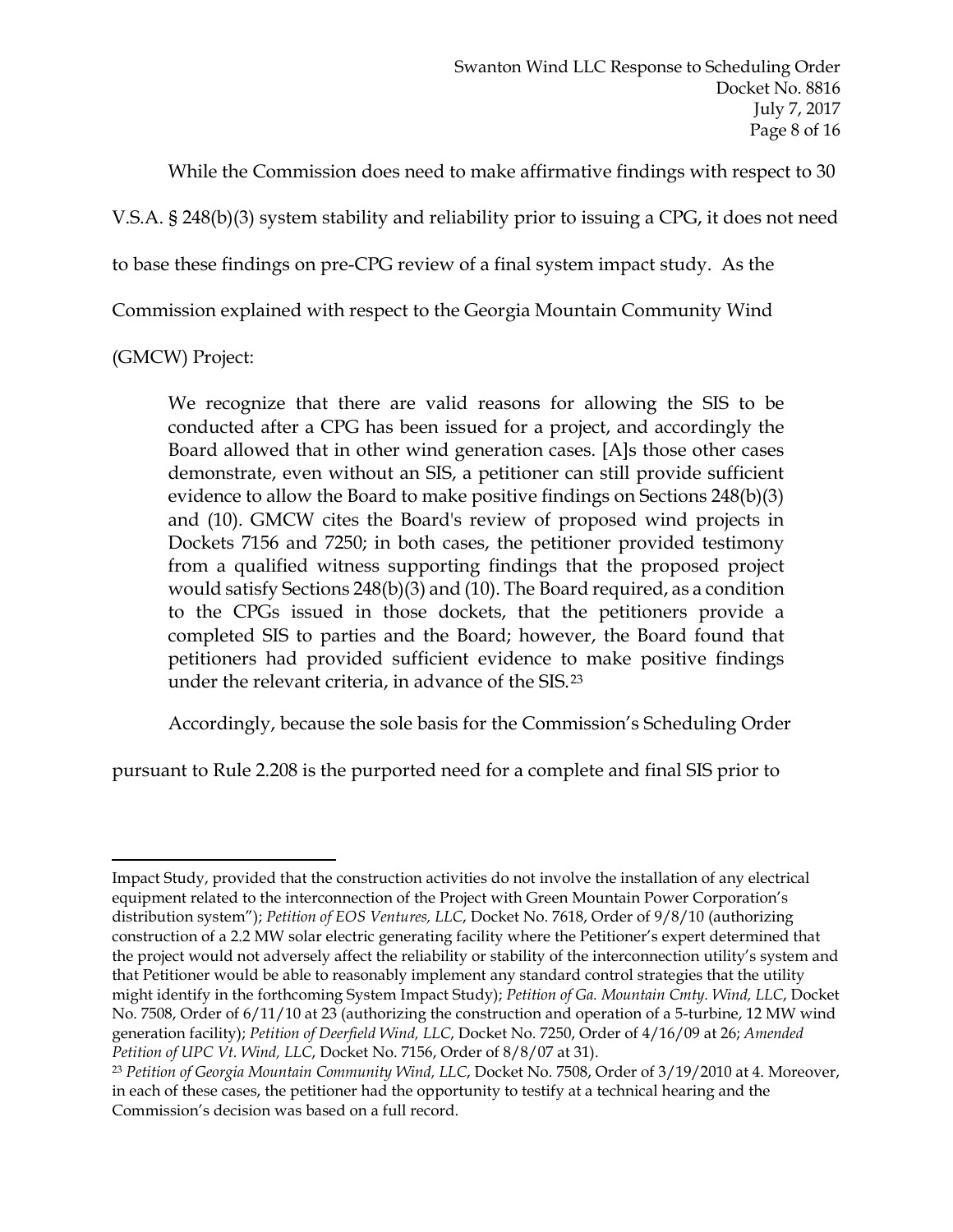proceeding any further in this docket, the Commission should re-consider and rescind its decision to change the rules and impose such a requirement.

Moreover, Rule 5.402(C)(4), which addresses filing requirements for Section 248 proceedings, does not authorize the process established by the Commission's June 22 order. The rule specifies what action the Commission is authorized to take if it determines that a Section 248 petition "is not complete or does not sufficiently address the requirements of Section 248," which precisely what the Commission concluded in its Scheduling Order. If the Commission makes such a determination, "no proceedings thereon shall be initiated" until the [Commission] determines that the deficiency has been cured.24 The obvious purpose of the rule is to relieve the Commission and statutory parties from burden and expense of initiating a proceeding if a Section 248 petition does not meet the filing requirements set by statute and rule.

Here, the Commission did more than simply initiate the present proceeding by issuing a notice of a pre-hearing conference for October 24, 2016. It also issued a scheduling order, directed Swanton Wind to attend a "workshop" so that members of the public could ask its experts questions about the Project, issued orders granting intervention to more than 50 individual parties, and set deadlines for the first round of written discovery on the Petitioner by the statutory parties and intervenors.<sup>25</sup> The

<sup>24</sup> Pub. Serv. Comm'n Rule 5.402(C)(4) (emphasis added).

<sup>25</sup> *See* Procedural History section, above.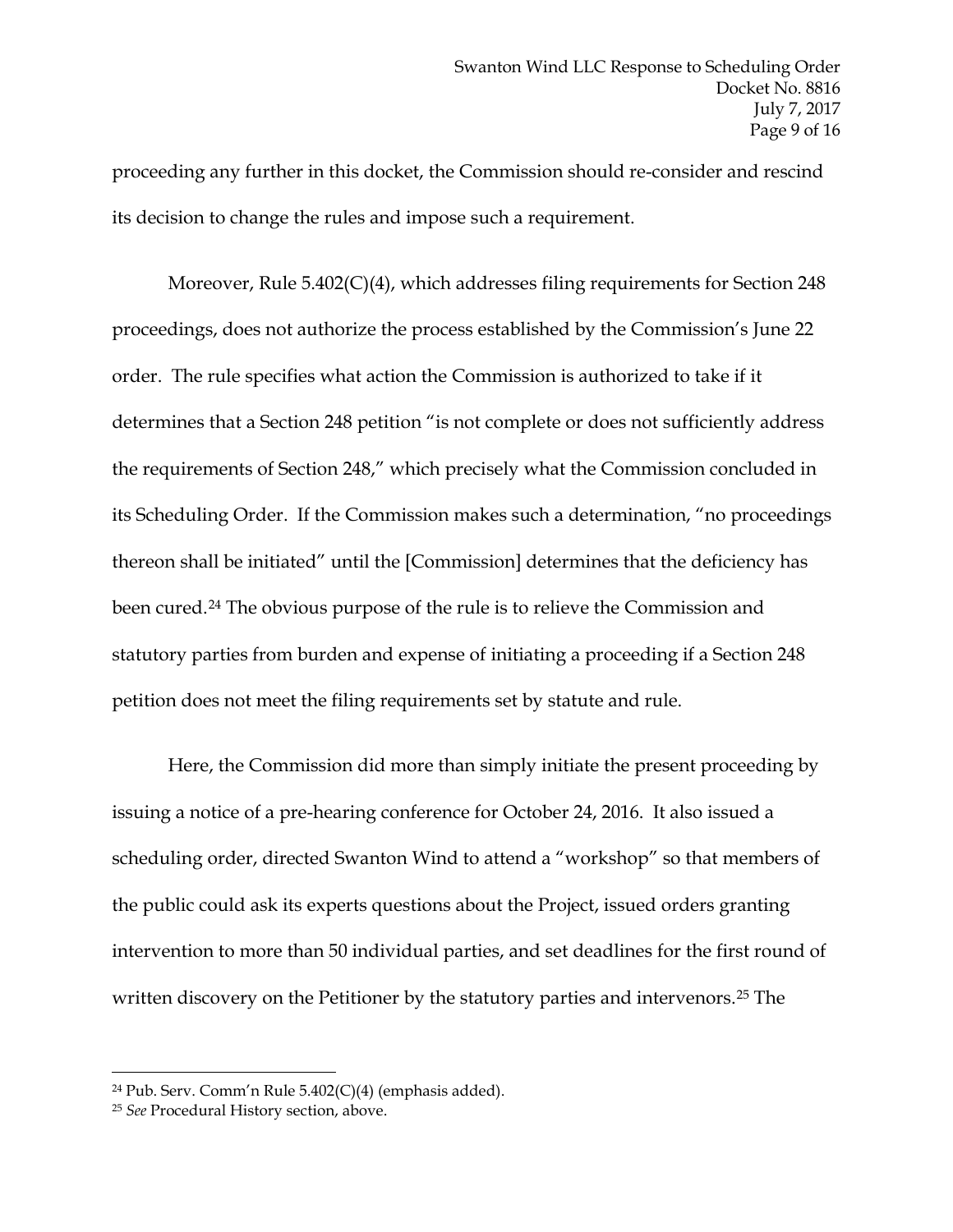Commission clearly erred by finding Swanton Wind's petition deficient *after* it had already initiated the proceeding, thereby violating Rule 5.402(C)(4) and Swanton Wind's substantial rights.

*2. The Scheduling Order misapprehends the Vermont Administrative Procedures Act and offends due process by making factual findings without notice or hearing and by concluding that a final SIS "must be part of the evidentiary record prior to technical hearing"* 

In breaking from statute, rule and the Commission's past decisions by requiring a complete and final SIS before this docket can move forward, the Commission erroneously makes factual findings based on factual assertions in Green Mountain Power's (GMP) motion to intervene. Specifically, while acknowledging that in the past the Commission "has made affirmative findings under these two criteria [248(b)(3) and (10)] conditioned upon the completion of and compliance with a final SIS," the Commission finds that the instant case has "unique circumstances" compelling a break from precedent (and PUC Rules), namely: "[t]he region of Vermont where this project is proposed to be located experiences transmission capacity issues that can lead to curtailment of existing generation facilities, a situation that could be influenced by the proposed project."26 "As a result," the Commission concludes, "the information in the SIS might also be relevant to the questions of need (30 V.S.A. § 248(b)(2)) and economic

<sup>26</sup> Scheduling Order at 6 (*citing* GMP Mot. to Intervene at 2-3).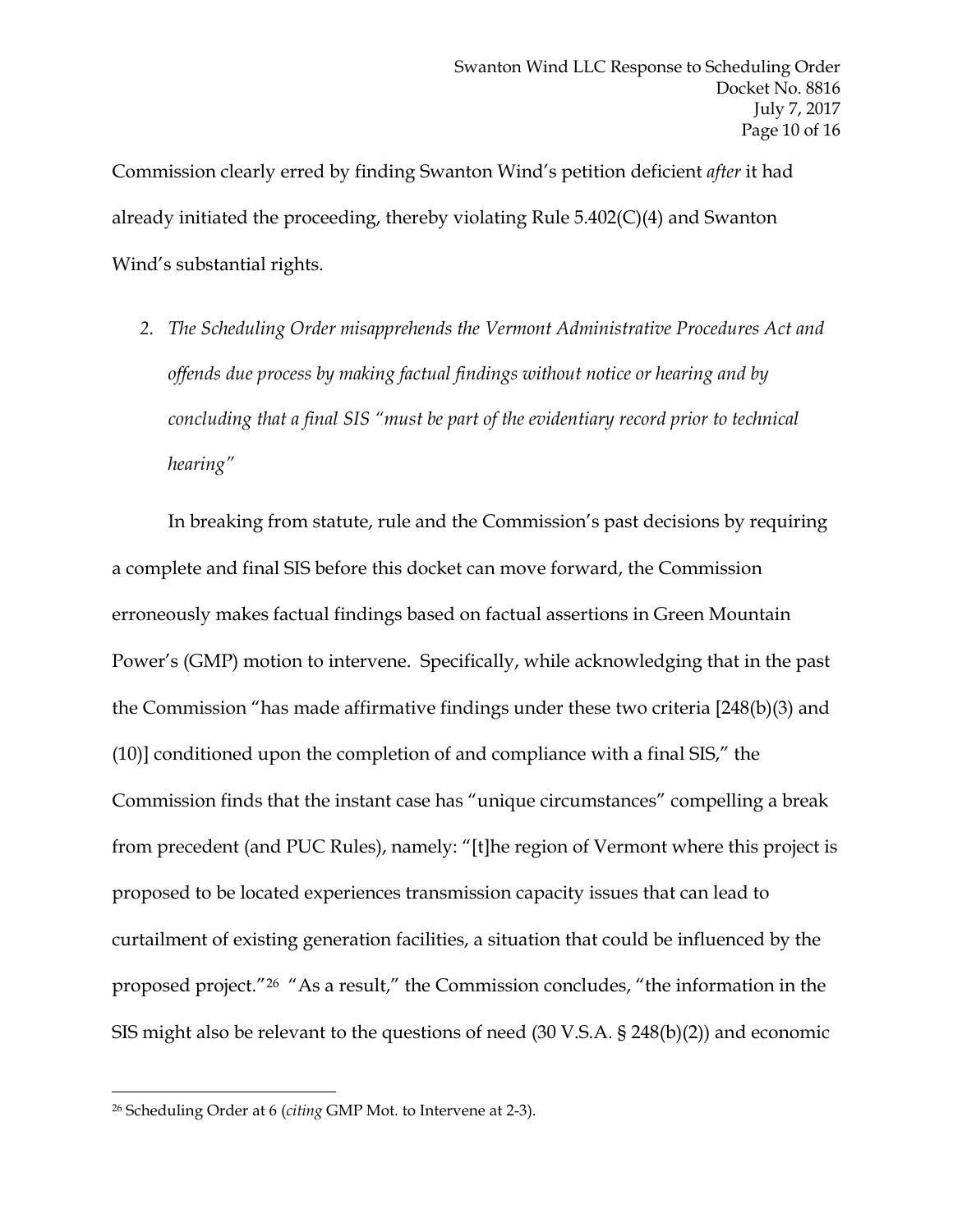benefit (30 V.S.A. § 248(b)(4))."27 GMP's Motion to Intervene at pages 2-3 is the sole citation provided for these factual findings on the purportedly "unique" circumstances in this case—regional transmission capacity issues that could potentially lead to curtailment and the project's potential influence thereon.

The Commission's factual findings based on GMP's motion to intervene are problematic for a number of reasons. Firstly, the findings go to an ultimate issue in this matter that has been the subject of discovery and has not been the subject of a hearing. The Administrative Procedures Act requires factual findings to be based exclusively on evidence admitted at a duly noticed hearing. 3 V.S.A. § 809(g). Indeed, in a contested case proceeding like the instant case, there is no evidentiary record until evidence is offered and admitted at the technical hearing, not prior to it as the Commission's order concludes.28 Simply put, the Commission has put the proverbial cart before the horse by making findings on an ultimate issue in the case without first affording Swanton Wind its right to a hearing.29 As the Commission has stated, it is the "[Commission's] responsibility to function as a quasijudicial forum in which contested case proceedings are conducted to develop an evidentiary record subject to the safeguards of due

 $\overline{a}$ 

<sup>28</sup> *See e.g.* Docket No. 7508, Order of 5/4/2009 at 3 (explaining that "under Vermont law the [Commission's] decision must be based upon the evidence presented by formal parties during the evidentiary hearings.") *Compare with* Scheduling Order at 6 (concluding that the complete and final SIS "must be part of the evidentiary record prior to technical hearings.")

<sup>27</sup> Scheduling Order at 6.

<sup>29</sup> Swanton Wind and other parties, if given the opportunity, might present evidence inter alia on other projects being proposed in Northern Vermont that goes to whether the Swanton Wind Project is in fact "unique," or evidence with respect to transmission capacity in that region and the possible implications, if any, for system stability and reliability in the Swanton Wind Project is constructed.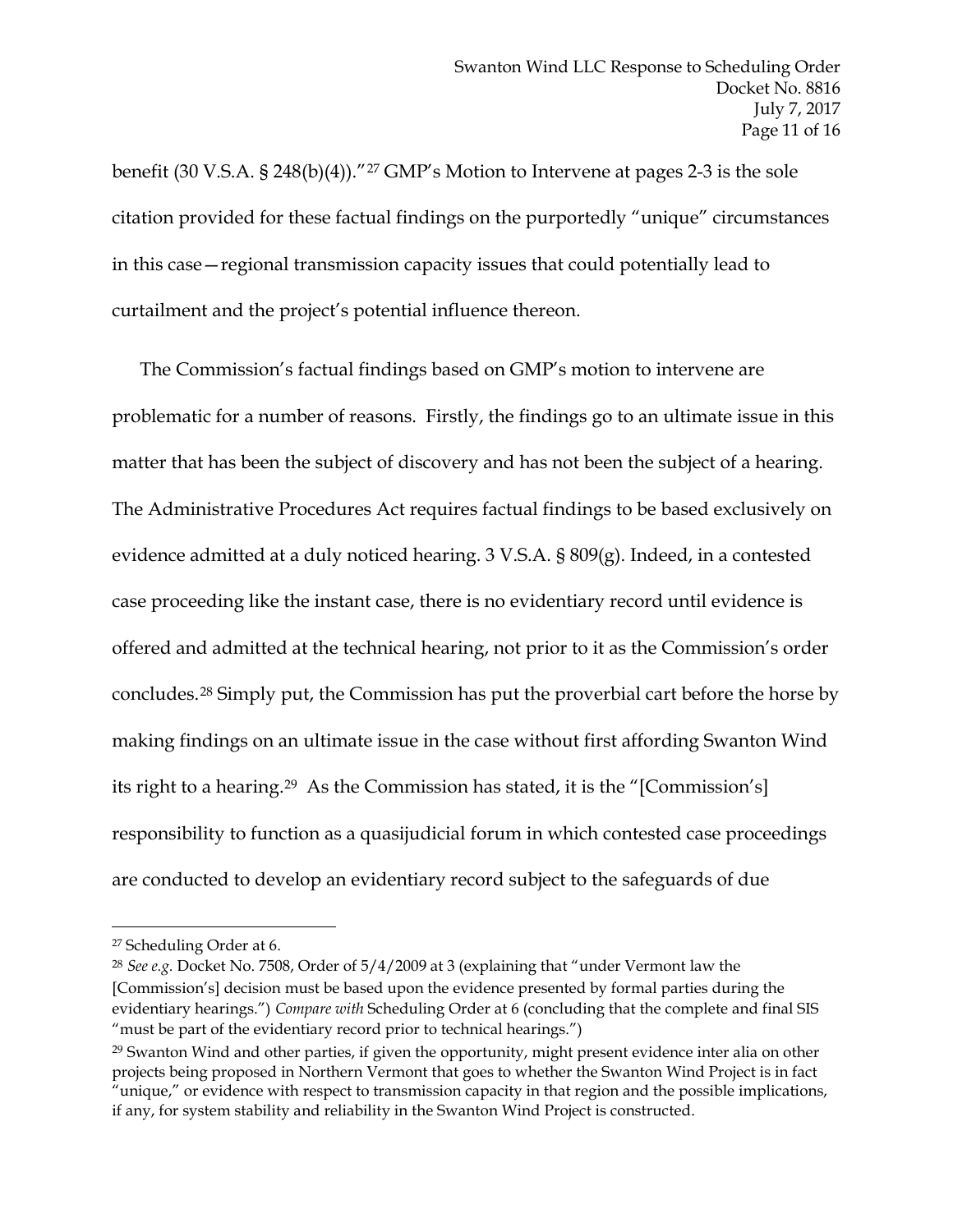process."30 Procedural due process, including notice and right to a hearing, guarantees Swanton Wind a full and fair decision making process.<sup>31</sup> Notably, it would put Petitioner's substantial investment in the Project at risk if an SIS cannot be obtained from a third party in a time period that the Commission deems "reasonable."

Next, the statements in GMP's motion to intervene were made by counsel for GMP, rather than a sworn expert witness. The statements are made in support of a motion to participate in the docket, and are not appropriately used as the basis for factual findings to support the imposition of a new and uniquely stringent standard on the Petitioner in this case: the requirement that Petitioner file a final SIS before the project review can proceed any further. But even assuming (without conceding) that reliance on a motion to intervene was an appropriate basis for fact findings by the Commission, the statements made in GMP's motion appear to have been taken out of context by the Commission, and do not support the PUC's ultimate conclusion.32 GMP's statements about transmission capacity and potential curtailment were made in support of its request to intervene on the economic benefit criterion, not the system

<sup>30</sup> Docket No. 8643, Order of 7/15/2016 at 5.

<sup>31</sup> *See e.g. Stone v. Town of Irasburg*, 98 A.3d 769, 776–77, 196 Vt. 356, 367, 2014 VT 43, ¶ 27 (Vt. 2014). 32 While the Commission does not quote any specific statements made by counsel for GMP, GMP's motion to intervene at the pages cited (2-3) includes general statements such as the assertion that the undefined region of "Northern Vermont" faces "issues relating to transmission capacity" and that "some generators, including GMP's owned-resources, have experienced curtailment by ISO-New England in the past. GMP understands that adding additional generation resources in this area may have the potential to increase curtailment of existing resources and otherwise restrict the benefits of those resources at the same time." GMP Mot. to Int. at 2. Moreover, nothing in these statements compels the conclusion that the addition of the Swanton Wind Project to Northern Vermont is in any way "unique."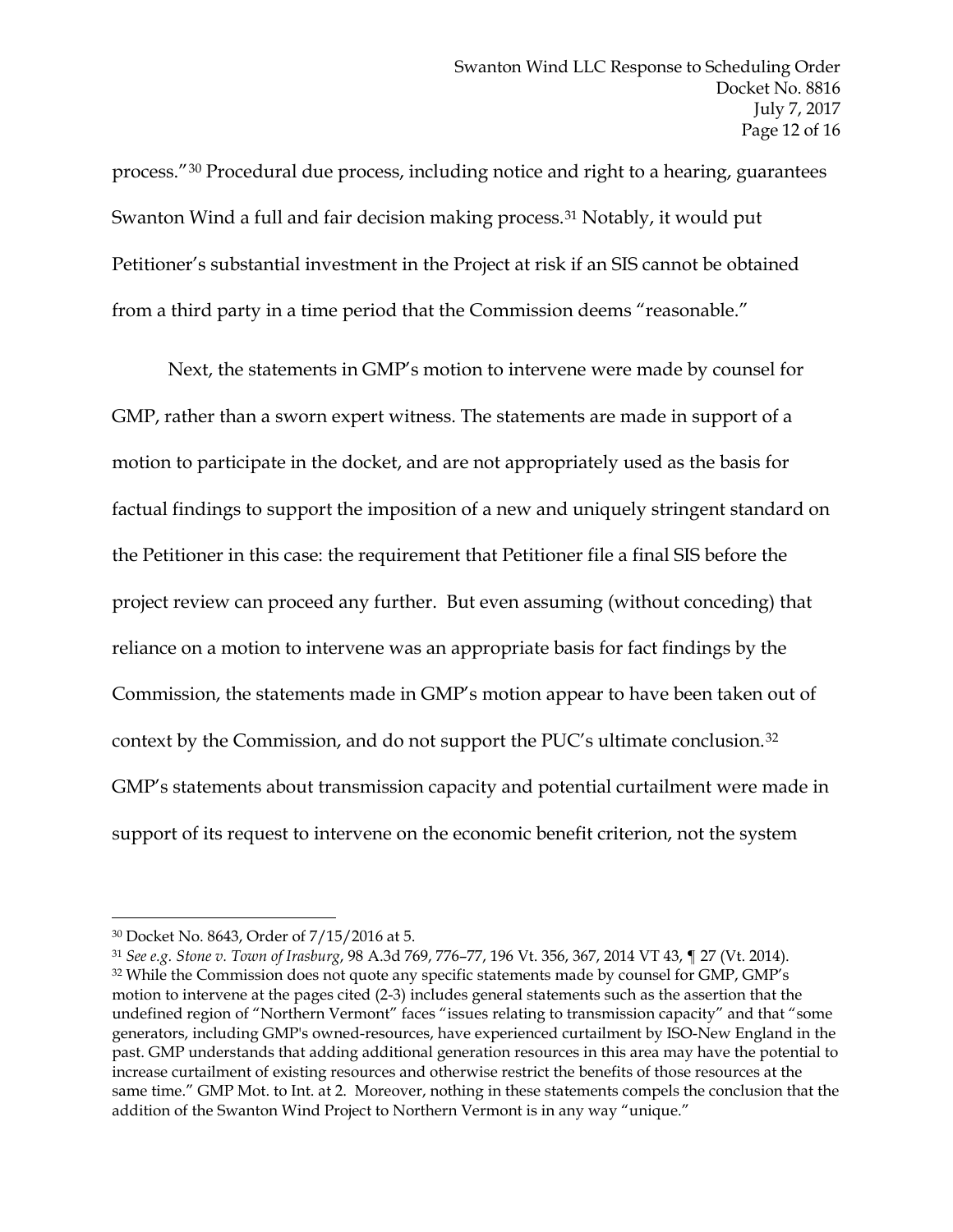stability and reliability criterion, and do not support the conclusion that a complete and final SIS is needed prior to technical hearings in this case.<sup>33</sup> On the contrary, system impact studies examine the capability of the transmission system to accommodate a generator interconnection without adversely affecting the system; they do not address potential curtailments, which are typically considered an operational condition.34 Accordingly, there are real questions as to whether the Commission's findings are properly grounded in the assertions GMP made in its motion to intervene.

*3. The Commission's order is untimely and unfair*

 $\overline{a}$ 

The requirement of a complete and final SIS before this docket may move forward is an about-face from the Commission's previous orders approving both transmission and generation projects conditional on post-CPG review and approval of a final SIS.35 This new requirement is being unfairly imposed on Swanton Wind partway through the case. As outlined above, significant amount of time (over 9 months) has passed since Swanton Wind filed its petition last September, and substantial resources

<sup>33</sup> *See* GMP Mot. to Int. at 4 ("The Project may raise potential concerns about transmission and other costs, constraints and potential curtailments that could result in adverse economic impacts on existing generating sources in Vermont (and therefore additional net costs to GMP customers). In the event there prove to be such impacts, they could negatively impact costs to GMP and its customers….") <sup>34</sup> *See* Swanton Wind's response to Q.BED:SWANTON1-9, enclosed.

<sup>35</sup> *See* fn. 21, *supra*. *See also Petition of Champlain VT, LLC*, Docket No. 8400, Final Order, Order of 1/5/16 at 30, 100 (Finding that "In light of the information available to date, interconnection and operation of the [Project] should not result in an adverse impact on transmission system stability or reliability because mitigation measures can be developed to relieve overloads on critical transmission facilities, or the [Project] output could be modified by ISO-NE if necessary to ensure that the New England transmission system is operated in accordance with applicable reliability criteria", and therefore issuing a CPG conditioned on subsequent approval of a final SIS).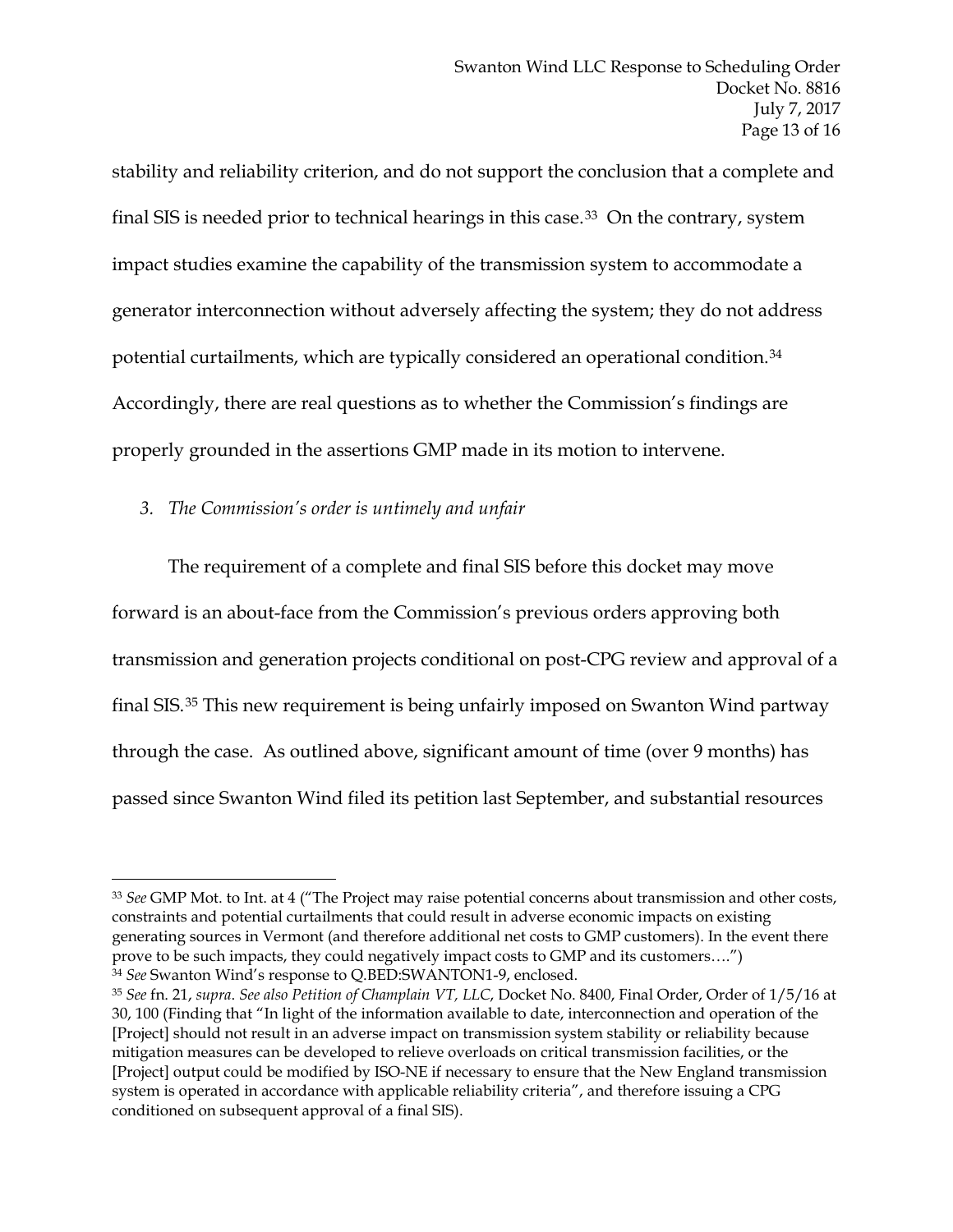have been expended in advancing the case in the meantime, including a five-hour workshop with a number of Swanton Wind's experts in February and a first round of discovery with nearly 1,000 questions.<sup>36</sup> Moreover, over four months have passed since GMP filed the Motion to Intervene that the Commission relies on for its factual findings.37 The Petition has already survived a motion to dismiss the petition as deficient or alternatively deem it incomplete.38 The Scheduling Order would (at best) delay this already-protracted proceeding indefinitely pending a complete and final study which, as the Commission observes, is at least in part beyond the Petitioner's control. This could harm Petitioner's interests a number of ways, inter alia by jeopardizing its ability to meet deadlines external to the Section 248 process.39 Moreover, as noted above, it would put Petitioner's substantial investment in the Project at risk if an SIS cannot be obtained from a third party in a time period that the Commission deems "reasonable."

The Petition was complete and sufficient when filed—it is supported by testimony and exhibits addressing each of the 248 criteria<sup>40</sup>—and there has been no

 $\overline{a}$ 

<sup>39</sup> *See e.g.* Letter from Leslie A. Cadwell to Judith C. Whitney Re: Docket No. 8816 - Proposed Procedural Schedule at 2 (discussing the deadline for the 2021 capacity supply obligation). <sup>40</sup> *See* the PUC Rule 5.402 Index filed with the Petition.

<sup>36</sup> *See* procedural history, *supra* at 2-4.

<sup>37</sup> *Id.*

<sup>38</sup> *See* Lang Motion; *see also* Petition of Swanton Wind, Docket No. 8816, Order of 3/2/2017. Moreover, as noted in the procedural history section above, the Commission's order denying the motion to dismiss was issued on the same date that the Commission dismissed Swanton Wind's Rule 4.100 petition for a power purchase agreement, timing which undermines the Department's suggestion that the dismissal of that petition put Swanton Wind on notice of its Section 248 petition's insufficiency or defectiveness. *See* DPS Proposed Schedule and Supporting Memo, dated 6/2/2017 at 6.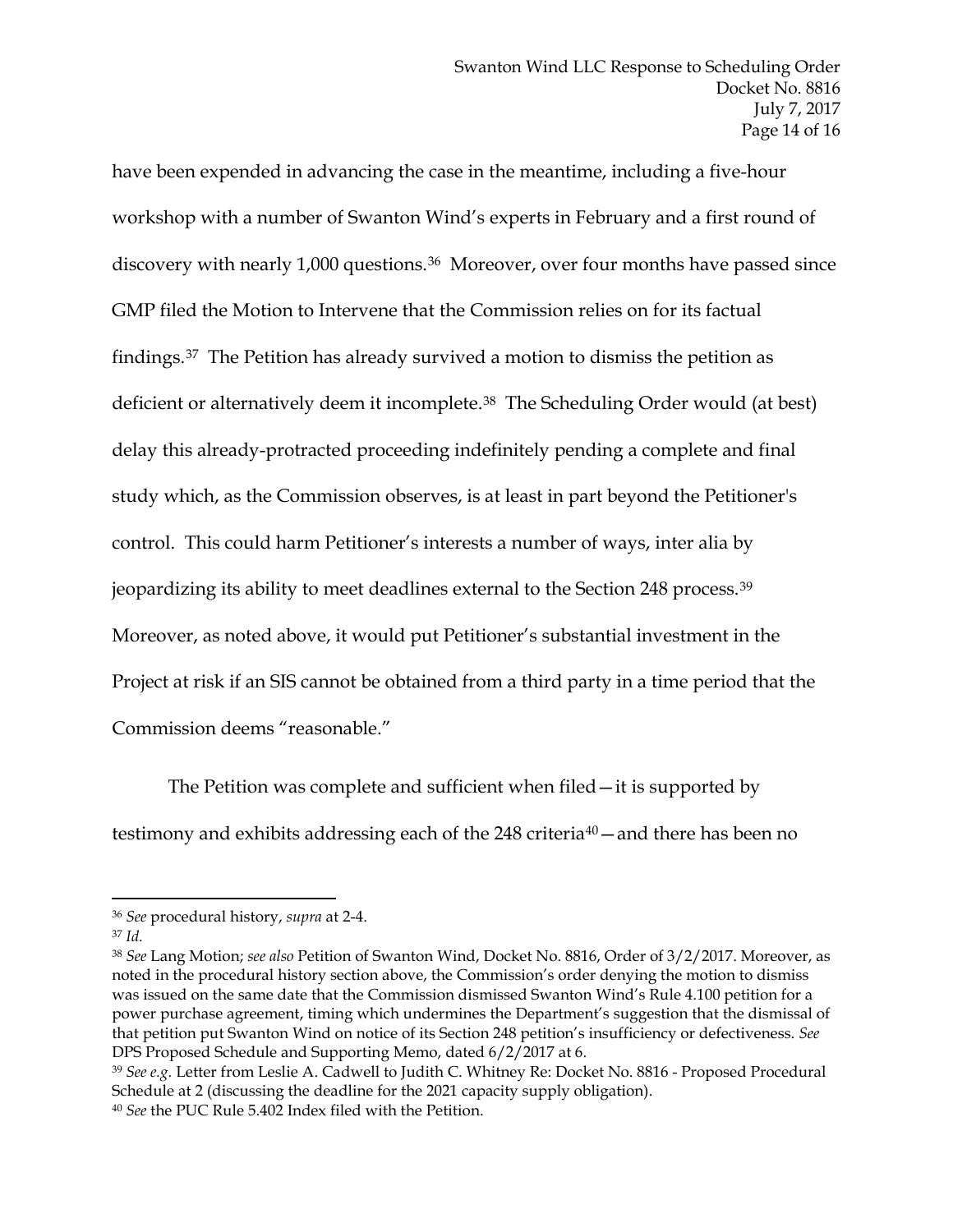change with respect to the status of the SIS between the time of filing and the present that would merit a conclusion that the petition is now somehow insufficient or defective.41 It is unjust to deem the petition insufficient or defective at this stage in the proceeding, particularly when the alleged defect or insufficiency is not based on any statute or rule.

### II. General Deadline for Supplementing the Petition

Finally, as part and parcel of its decision requiring a final SIS, the Commission set a concurrent deadline for supplementing the Petition with respect to any other Section 248 criteria, ordering that "if Swanton Wind decides to supplement its case on need (or any other criteria), it shall file such supplement no later than the time it files the complete and final SIS." Because the Commission should revoke its decision to impose a deadline for a complete and final SIS, it follows that Commission should also reconsider and remove the related deadline for Swanton Wind to supplement the petition on other criteria. As stated above, the Petition was complete and sufficient upon filing, consistent with Section 248 and the Commission's rules, and remains so today. To the extent that the Department and other parties to this docket have questions or identify potential issues, they can raise them in a timely manner through

<sup>41</sup> *See* 2014 Vt. PUC LEXIS 53, \*232-233 (Observing that "An application for a zoning permit is proper when 'validly brought and pursued in good faith'" and that "[a]n Act 250 application is complete when it addresses all Act 250 criteria," and rejecting an argument that a Section 248 petition was incomplete because the "petition was accompanied by supporting testimony and exhibits that addressed each of the required § 248 criteria and was therefore properly considered complete at the time it was filed.")